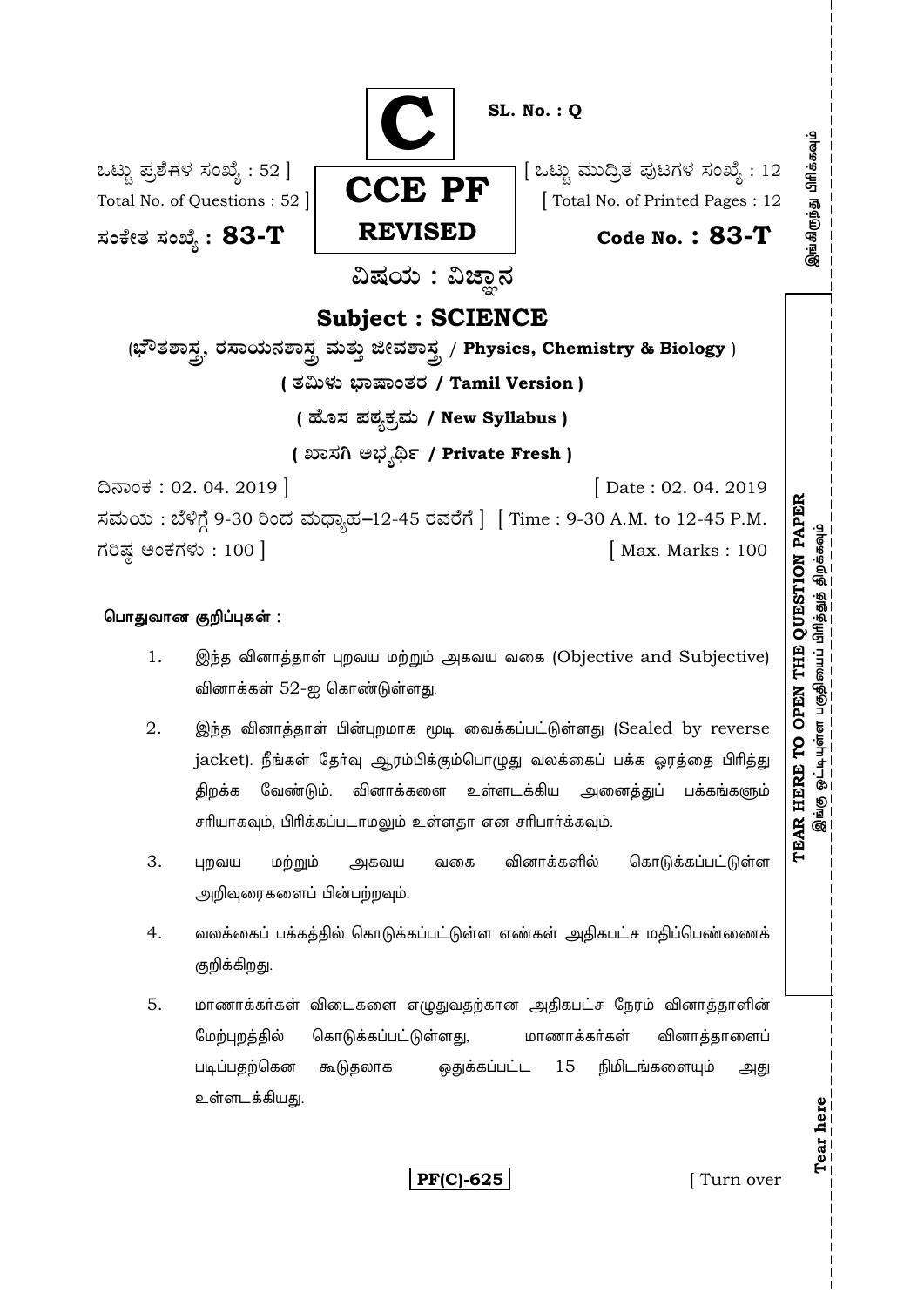$(A)$ 

 $\overline{2}$ 

#### $|CCE$  PF

பின்வரும் வினாக்கள் / மற்றும் முழுமைபெறாத கூற்றுகளுக்கு நான்கு மாற்று விடைகள் தரப்பட்டுள்ளன. இவற்றுள் ஒன்றே ஒன்று சரியானது அல்லது பொருத்தமானது. சரியான விடையைத் தேர்ந்தெடுத்து அவ்விடையினை விடைக் குறியீட்டு எழுத்துடன் முழுமையாக  $10 \times 1 = 10$ எழுத வேண்டும்.

- 1. தூர உள்ள பொருட்களை தெளிவாக பார்க்கும்போது கண்ணில் ஏற்படும் மாற்றும்.
	- $(A)$ விழி லென்ஸின் குவிய தூரம் குறைகிறது
	- $(B)$ விழி லென்ஸின் வளைவு ஆரம் அதிகரிக்கிறது
	- விழி லென்ஸின் குவிய தூரம் அதிகரிக்கிறது  $(C)$
	- $(D)$ கண்ணின் சி யாத் தசைகள் சுருங்குகிறது.
- 2. புரோபோனால் மற்றும் புரோபெனால் ஆகியவற்றில் காணப்படும் வினைத் தொகுதிகள் முறையே
	- $(A)$  $-$  ОН ир при  $-$  СНО  $(B)$   $-$  OH  $\omega$ ற்றும்  $-$  COOH
	- СНО и $\dot{p}$ றும் СООН (D) СНО и $\dot{p}$ றும் СО.  $(C)$
- 3. கீழ் கொடுக்கப்பட்டுள்ள படத்தில் நியூரானின் தூண்டுணர்வு செல்லும் சரியான பாதை



 $S \rightarrow R \rightarrow Q \rightarrow P$ (D)  $P \rightarrow R \rightarrow S \rightarrow O$ .  $(C)$ 

4. ஒரு கடத்தியின் மின் தடை  $27 \Omega$ . இதை மூன்று சரிசம பாகங்களாக வெட்டி பக்க இணைப்பில் இணைக்கப்படுகிறது (Parallel) எனில் அதன் மொத்த மின் தடை

- $(A)$  $6\Omega$ (B)  $3 \Omega$
- $(C)$  $9\Omega$ (D)  $27 \Omega$ .

$$
(A) \quad \text{BaCl}_2 + \text{H}_2\text{SO}_4 \rightarrow \text{BaSO}_4 + 2\text{HCl}
$$

- $MnO_2$  + 4 HCl  $\rightarrow$  MnCl<sub>2</sub> + 2H<sub>2</sub>O + Cl<sub>2</sub>  $(B)$
- $2$  NaOH + H<sub>2</sub>SO<sub>4</sub>  $\rightarrow$  Na<sub>2</sub>SO<sub>4</sub> + 2H<sub>2</sub>O  $(C)$
- AgNO<sub>3</sub> + HCl  $\rightarrow$  AgCl + HNO<sub>3</sub>.  $(D)$

# $|PF(C)-625|$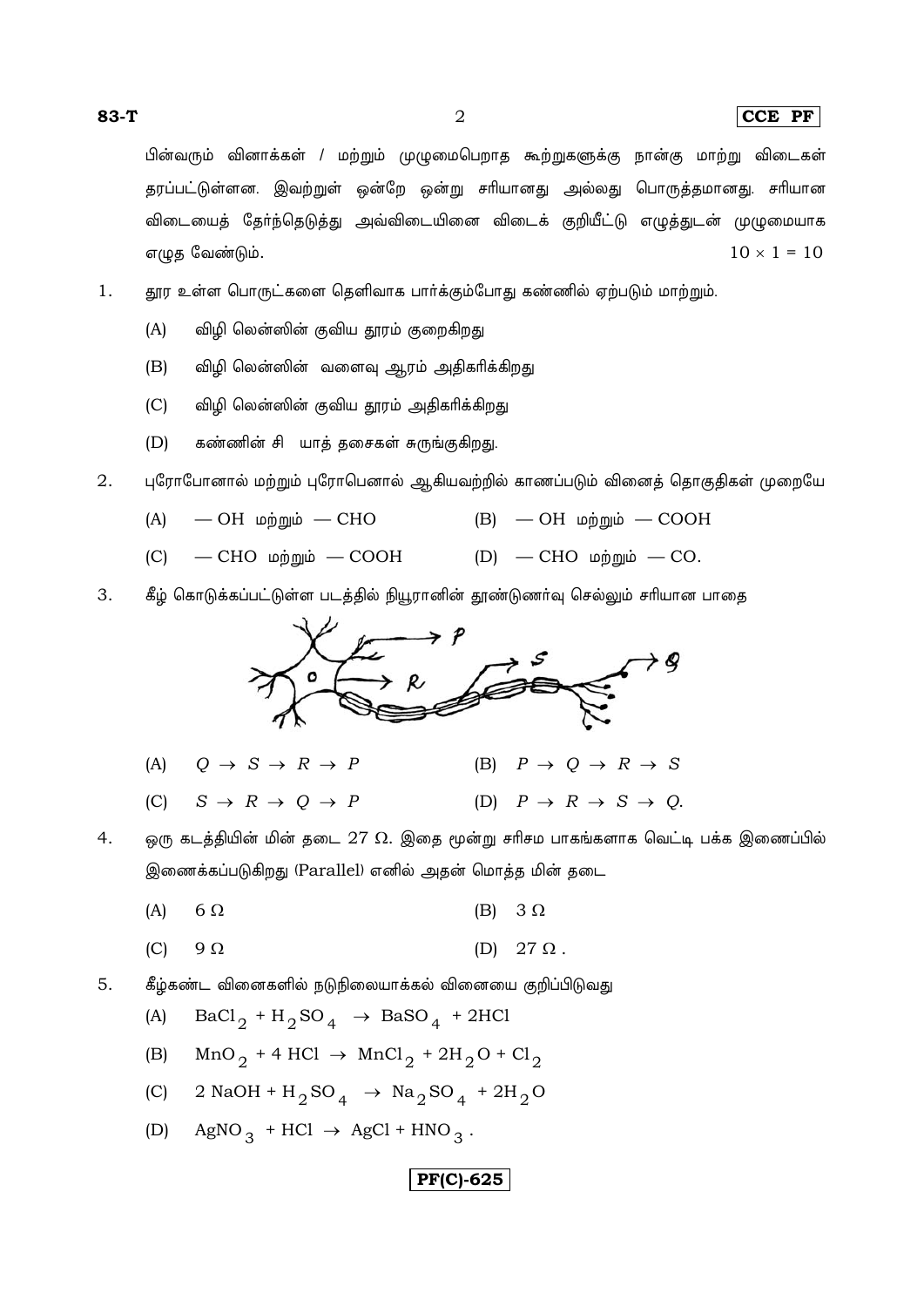- மட்டமான தரைப்பகுதிகளில் காடின்ஸ் தடுப்பணைகளை கட்டுவதால் 6.
	- $(A)$ நிலத்தடி நீா்மட்டம் குறைகிறது
	- $(B)$ நிலத்தடி நீா்மட்டம் அதிகரிக்கிறது
	- $(C)$ அதிகப்படியான ஈரப்பதத்தால் அருகிலுள்ள பகுதிகளிலுள்ள தாவரங்கள் நாசமடைகிறது
	- $(D)$ நிலத்தடி நீர் மாசடைகிறது.
- $\overline{7}$ . குழியாடியில் (Concave) இருந்து பொருளின் சிறிய பிம்பத்தை பெற பொருளை வைக்கவேண்டிய இடம்
	- $[F = (p\ddot{\sigma}\ddot{\sigma}\ddot{\sigma})]$ யுக்கிய குவியம்  $C = \omega\ddot{\sigma}\ddot{\sigma}\dot{\sigma}$  மையம்  $P = (p\ddot{\sigma}\ddot{\sigma}\ddot{\sigma})$
	- $(A)$ C மற்றும் F ற்கு இடையில்
	- C க்கு அப்பால்  $(B)$
	- P மற்றும் F ற்கு இடையில்  $(C)$
	- $(D)$  $F \dot{\omega}$ .
- 8.  $X'$  என்ற தனிமத்தின் எலெக்ட்ரான் அமைப்பு 2, 8, 8, 1 மற்றும் Y என்ற தனிமத்தின் எலெக்ட்ரான் அமைப்பு 2, 8, 7. இந்த இரண்டு தனிமங்களுக்கு இடையே ஏற்படும் பிணைப்பு.
	- $(A)$ சகப்பிணைப்பு
	- $(B)$ ஹைட்ரஜன் பிணைப்பு
	- $(C)$ உலோக பிணைப்பு
	- $(D)$ அயனி பிணைப்பு.
- 9. கனியாக (பழமாக) வளரும் பூவின் பாகம் மற்றும் விதையாக வளரும் பூவின் பாகம் முறையே
	- $(A)$ சூல்பை மற்றும் முளைவோ் (B) முளைவேர் மற்றும் முளைக்குருத்து
	- சூல்பை மற்றும் முளைவேர்  $(D)$  சூல்பை மற்றும் சூல்கள்.  $(C)$
- 10. வட்ட வடிவ மஞ்சள் நிற விதையை ஓங்கும் பண்பாக கொண்ட பட்டாணிச் செடியை சுருங்கிய பச்சை நிற விதையை ஓடுங்கும் பண்பாகக் கொண்ட பட்டாணி செடியுடன் கலப்பின விருத்தி செய்யப்படுகிறது.

மெண்ட ன் சோதனையில்  $F_1$  தலைமுறையில் பெற்ற வட்டவடிவ பச்சை நிற பட்டாணி விதைகளை உடைய தாவரங்களின் எண்ணிக்கை

- $(A)$  $\overline{0}$  $(B)$  $\overline{1}$
- $(C)$  $\overline{3}$  $(D)$ 9.

# **PF(C)-625**

[Turn over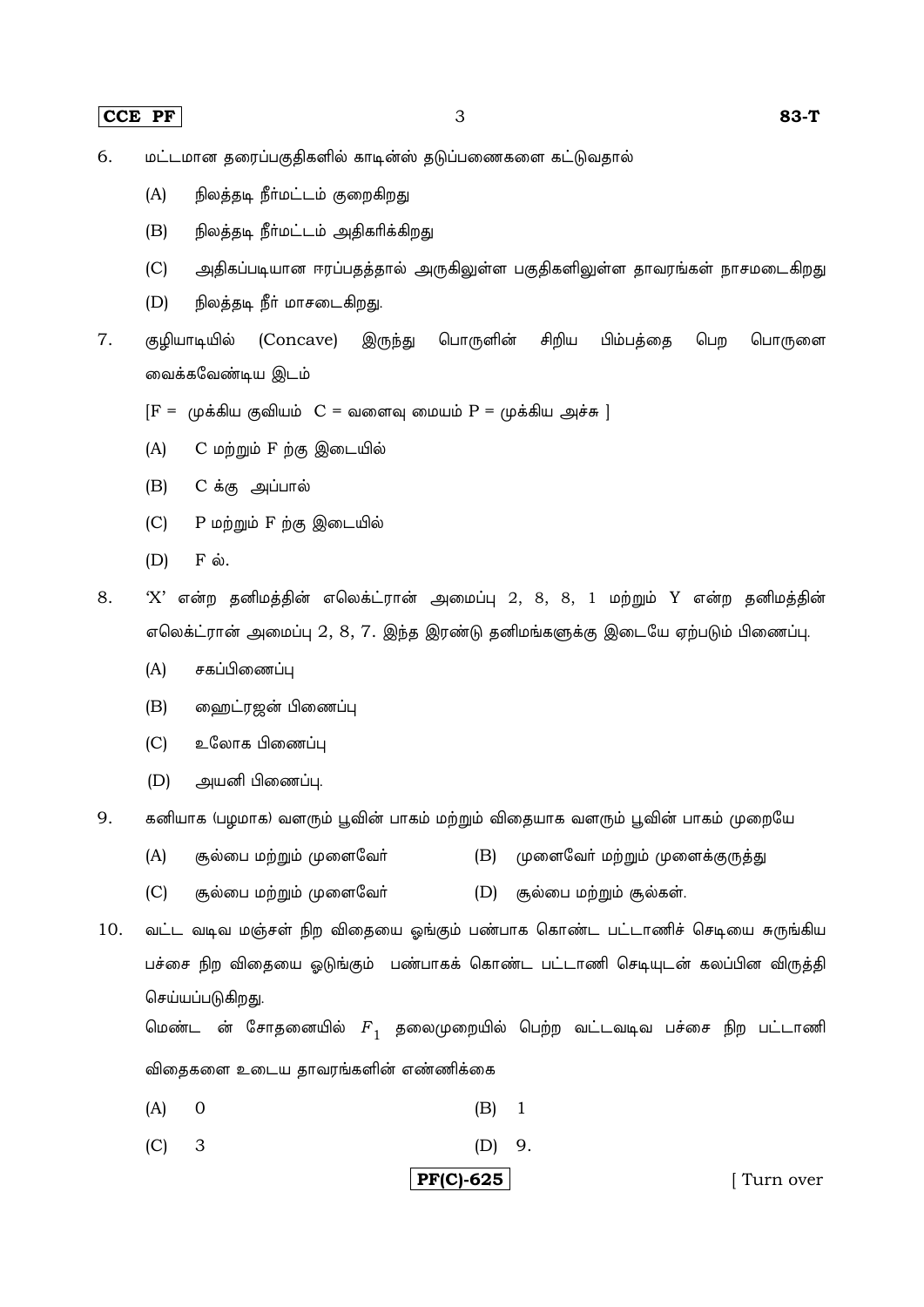$\overline{4}$ 

### $|CCE$  PF

றைார்மோன்களின் வேலை **'A'** பகுதியிலும் றைார்மோன்களில் பெயர் **'B'**  $11.$ பகுதியிலும் கொடுக்கப்பட்டுள்ளது. அதை பொருத்தி சரியான குறியீட்டு எண்ணுடன் எழுதவும் :  $4 \times 1 = 4$ 

'A' பகுதி

'B' பகுகி

- (A) நெருக்கடியான சூழ்நிலையை (i) வளர்ச்சி ஹார்மோன் எதிர்கொள்ள உடலை தயார் செய்கிறது
- (B) உடல் வளர்ச்சிக்காக வளர் சிதை (ii) டெஸ்டோஸ்டெரான் மாற்றத்தை (Metabolism) ஒழுங்கு படுத்துகிறது.
- (C) இரத்தத்தில் சர்க்கரையின் அளவை (iii) அட்ரீனா ன். ஒழுங்கு படுத்துகிறது
- (D) உடன் வளர்ச்சி மற்றும் (iv) புரஜெஸ்ட்ரான் முன்னேற்றத்தை ஒழுங்கு படுத்துகிறது.

(v) இன்சு ன் (vi) தைராக்ஸின்

(vii) ஈஸ்ட்ரோஜென்.

கீழ் கொடுக்கப்பட்டுள்ள வினாக்களுக்கு விடையளிக்கவும் :  $7 \times 1 = 7$ 

- 12. பூனை காஞ்சானின் இலைகளில் குத்தும் (nettle) முள் போன்ற மயிரிழையில் காணப்படும் அமிலத்தின் பெயரை குறிப்பிடுக.
- 13. புதை படிவங்கள் என்றால் என்ன ?
- $14.$ குவியாடி ஊர்திகளின் பின்புறம் பார்க்கும் கண்ணாடியாக (rear view) பயன்படுகிறது ஏன் ?
- 15. உலோகவிய ல் (Metallurgy) வறுத்தல் (Roasting) என்றால் என்ன ?
- கீழ் கொடுக்கப்பட்டுள்ள படத்தை கவனிக்கவும். இந்த படத்தில் கொடுக்கப்பட்டுள்ள கண்ணின் 16. குறைபாடின் பெயர் மற்றும் அதை சரி செய்ய பயன்படும் லென்ஸின் பெயரையும் குறிப்பிடுக.

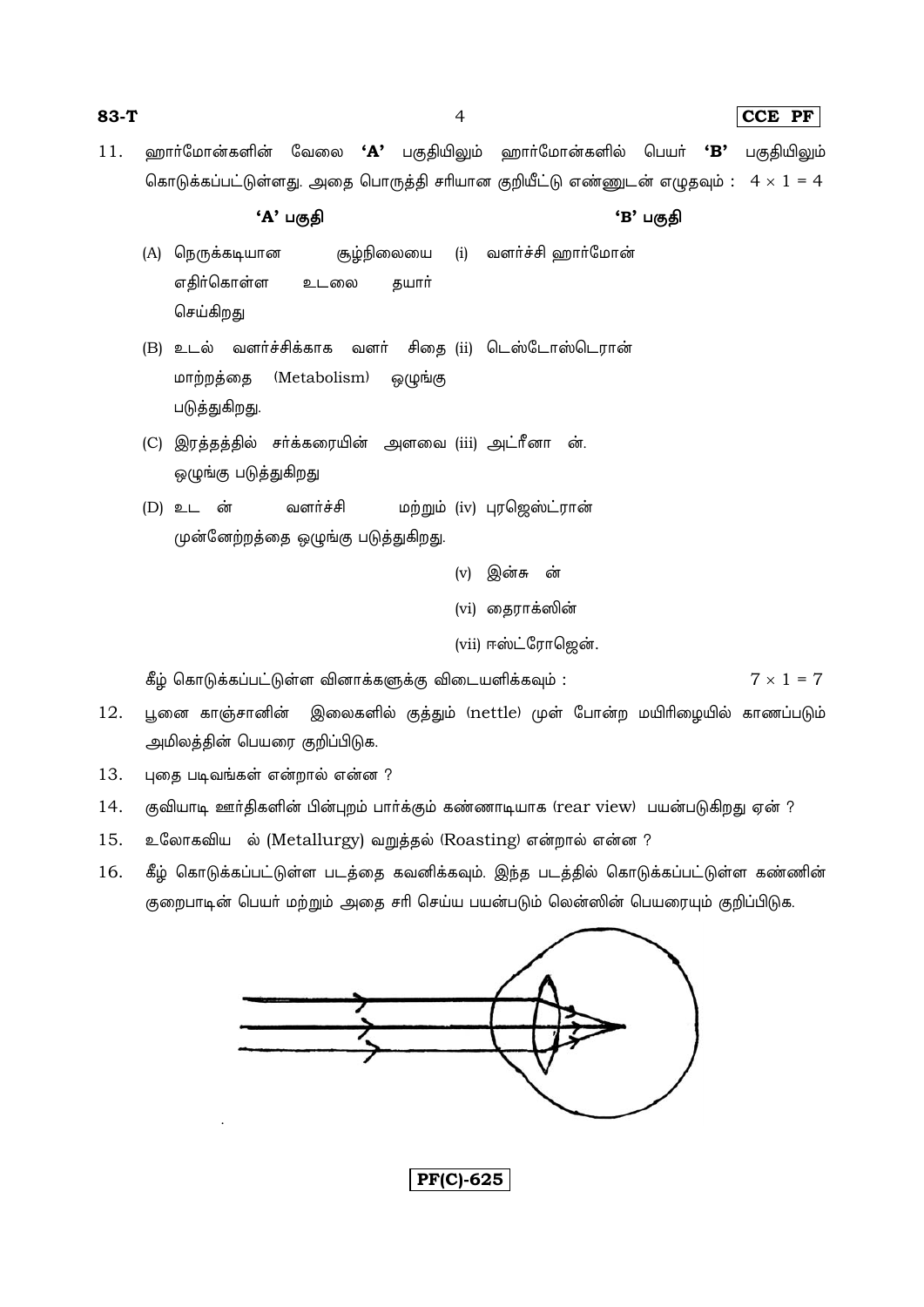- 17. டிண்டால் விளைவு என்றால் என்ன.
- 18. எந்த நிலையில் திசு செல்களில் லேக்டிக் அமிலம் உற்பத்தியாகிறது ? கீழ்கொடுக்கப்பட்டுள்ள வினாக்களுக்கு விடையளிக்கவும் :  $26 \times 2 = 52$

5

- அம்மீட்டர் மற்றும் வோல்ட் மீட்டரை கொண்டிருக்கும் ஒரு மின்சுற்றில்  $R_{\,1},\,\,\,R_{\,2}\,$  மற்றும்  $R_{\,3}$ 19. மின் தடையுள்ள மின்தடை மாற்றிகளை பக்க இணைப்பில் இணைக்கும் முறையை காட்டும் படம் வரைந்து மின்சாரம் செல்லும் பாதையை குறிக்கவும்.
- ஈய நைட்ரேட்டை சூடுபடுத்தும் போது வெளியேறும் செம்பமுப்பு நிறவாயுவின் (Brown fumes) 20. பெயர் எழுதுக. இந்த வினைக்கு சமனாக்கப்பட்ட சமன்பாடு எழுதுக.
- தாவரங்களில் உணவுப் பொருட்கள் கடத்தப்படுதல் முறையை விவரி. 21.

# அல்லகு

மனிதனின் சிறுகுட ல் சீரணம் நடைபெறும் நிகழ்ச்சியை விவரி.

- 22. எளிய மின் மோட்டாரின் படம் வரைந்து கீழ் கண்ட பாகங்களை அடையாளப் படுத்துக.
	- $(i)$ வெட்டு வளையங்கள் (Split rings)
	- $(ii)$ புருசுகள் (Brushes) (துரிகை).
- 23. வடிவ ஐசோமா்கள் (மாற்றியங்கள்) என்றால் என்ன ? வடிவ ஐசோமொிசத்தைக் காட்டும் ஆல்கேனின் முதல் உறுப்பினரின் பெயர் எழுதுக.
- $24$ பவின் நீளவெட்டுத் தோற்றத்தைக் காட்டும் படம் வரைந்து கீழ்கண்ட பாகங்களை அடையாளப்படுத்துக.
	- $(i)$ சூல் தண்டு (style)
	- $(ii)$ மகரந்தபை (anther).
- 25. துத்தநாக துருவல்களுடன் நீர்த்த கந்தக அமிலத்தை வினை புரியச் செய்து எரிப்பதின் மூலம் ஹைட்ரஜன் வாயுவை பரிசோதிக்கும் உபகரணத்தை காட்டும் படம் வரைந்து கீழ்கண்ட பாகங்களை அடையாளப்படுத்துக.
	- சோப்புக் கரைசல்  $(i)$
	- போக்குக்குழாய்  $(ii)$

**PF(C)-625** 

[Turn over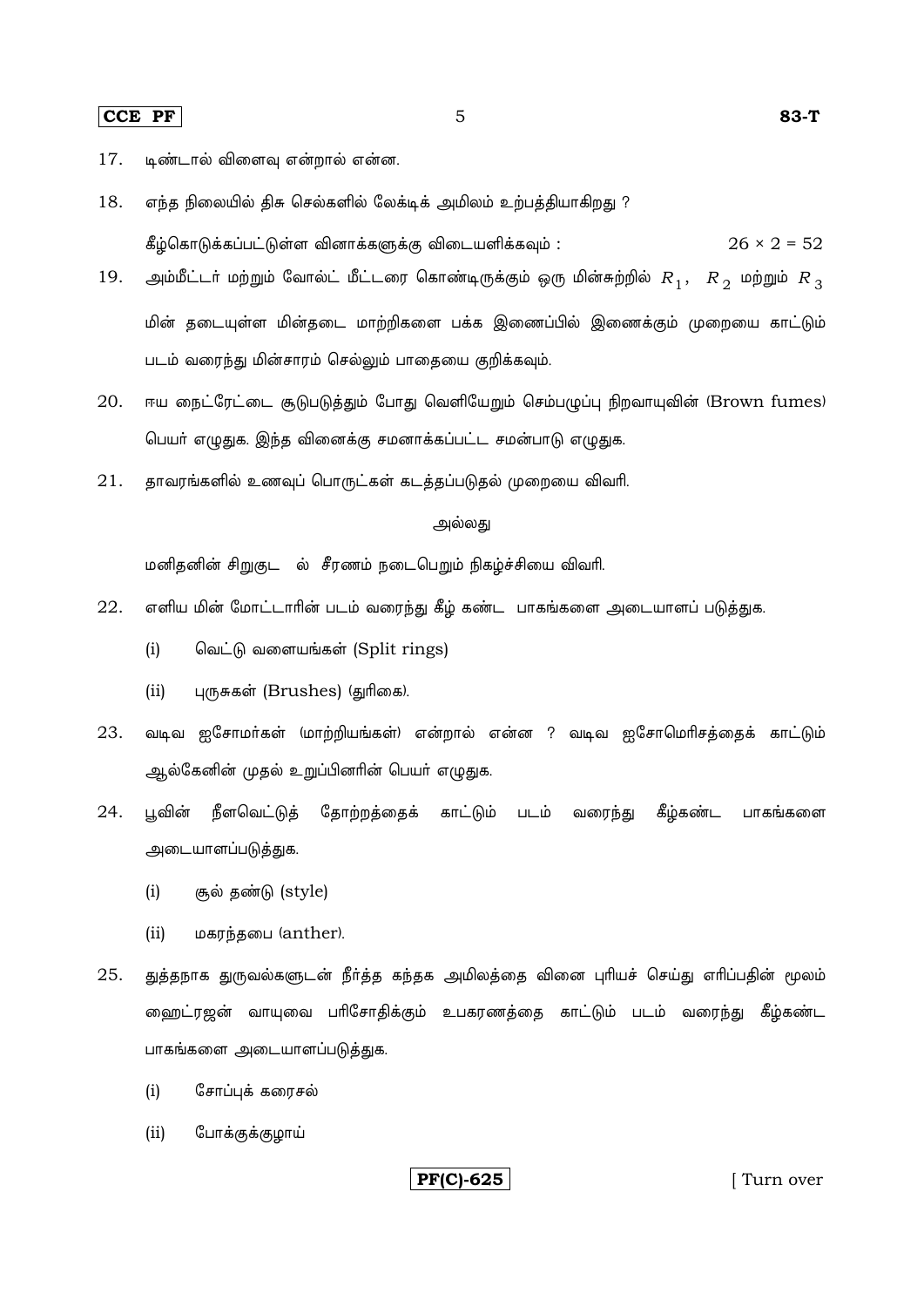#### $|{\bf CCE}\>$  PF  $|$

மின்சாதனங்களை தொடர் இணைப்பில் இணைப்பதை விட பக்க இணைப்பில் இணைப்பது 26. நன்மையானது. ஏன் ?

# அல்லது

ஜு ன் வெப்ப விளைவு விதியின் படி மின் தடை மாற்றிகளில் உற்பத்தியாகும் வெப்பத்தை சாா்ந்திருககும் காரணிகளை குறிப்பிடுக.

இந்த விதியின்படி வெப்பம் வெளிவிடுவதை கணக்கிட பயன்படும் சூத்திரத்தை எழுதுக.

27. படிவ எரிபொருட்களை (Fossil fuels) பயன்படுத்துவதால் ஏற்படும் தீமைகளை பட்டிய டுக.

#### அல்லது

சுற்று சூழ்நிலையை பாதுகாக்க குறைத்தல் (Reduce) மற்றும் மறுபயன் (Reuse) போன்றவற்றால் ஏற்படும். நன்மைகளை படடிய டுக.

- 28. ஒரு குழி லென்ஸின் குவிய தூரம் 30 செ.மீ. அதன் பிம்பம் லென்ஸி ருந்து 20 செ.மீ. தூரத்தில் ம்பம் பொருளை உண்டாகும் செய்ய லென்ஸி ருந்து எவ்வளவு தூரத்தில்  $Llq$ வைக்கவேண்டும் ?
- 29. நீரை மின்பகுப்பு செய்யும் முறையின் கீம் வரைந்து பாகங்களை படம் கண்ட அடையாளப்படுத்தவும்.
	- கிராபைட் தண்டுகள்  $(i)$
	- கேதோடு.  $(ii)$
- 30. வெட்டப்பட்ட தக்காளிப்பழத்தில் நான்கு நாட்களுக்கு பிறகு நூல் போன்ற வளர்ச்சி ஒன்றுடன் தக்காளி அழுகிவிடுகிறது. இந்த மாற்றத்திற்கு காரணமான காரணிகளை வெளிப்படுத்திக் காட்டுக (inter pret).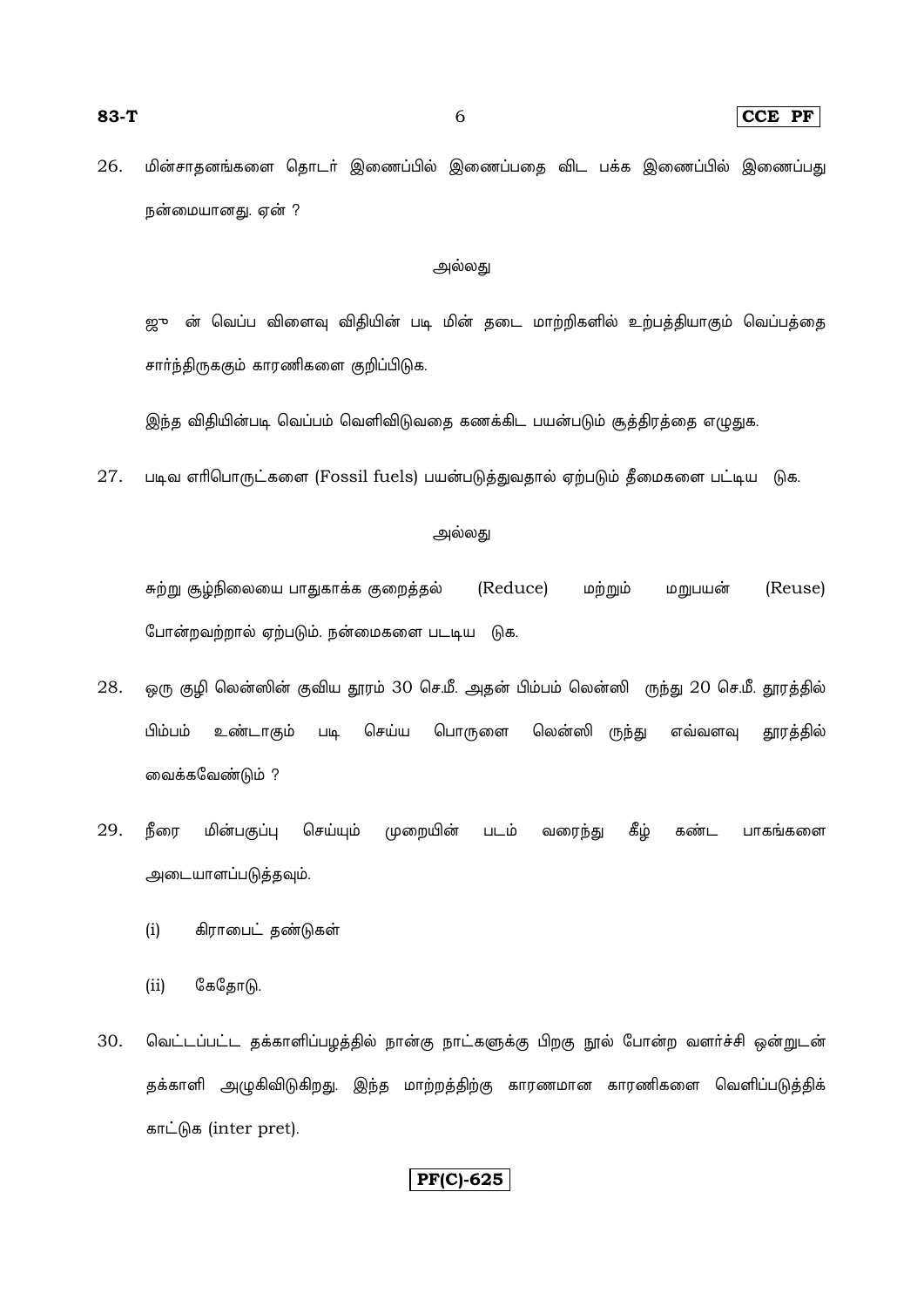# **CCE PF** 7 **83-T**

- 31. ஒரு ஃப்ரிட்ஜ் (Refrigerator) ஒரு நாள் 8 மணி நேரம் 400 W என்கிற விகிதத்தில் பயன் படுத்த படுகிறது. ஒரு மின் இஸ்திரிப் பெட்டி (Electric iron) ஒரு நாள் 2 மணி நேரம்  $750 \, \mathrm{W}$ என்ற விகிதத்திலும் பயன் படுத்தப் படுகிறது. ஒரு யூனிட் (1 kWh) 3 ரூ விலையில் 30 நாட்கள் பயன்படுத்தப்படும் ஆற்ற ன் விலை என்ன ?
- 32. நீர்த்த சோடியம் குளோரைடு கரைச ல் நீல ட்மஸ் மற்றும் சிகப்பு ட்மஸ் காகிதத்தை இடும்பொழுது அவற்றின் நிறத்தில் எந்த மாற்றமும் ஏற்படுவதில்லை. அதே கரைச ன் வழியாக மின்சாரத்தை செலுத்திய பிறகு சிகப்பு ட்மஸ் நீல நிறமாக மாறும். இந்த மாற்றத்திற்கு காரணமான வினை பொருள் எது. இந்த வினை பொருளின் எவையேனும் இரண்டு பயன்களை குறிப்பிடுக.
- 33. மாசடைந்த நீர் சூழ்நிலை மண்டலத்தின் உணவு சங்கி கொடுக்கப்பட்டுள்ளது. அதை கவனித்து கீழ்கண்ட வினாக்களுக்கு விடையளிக்கவும்.

 $\bar{S}$ ங்ணீர்  $\rightarrow$  பாசிகள்  $\rightarrow$  மீன்கள்  $\rightarrow$  பாவைகள்

- (i) பயோ மேக்னிபிகேஷனால் அதிக அளவு பாதிப்பிற்குள்ளாகும் உயிரி எது ? ஏன்.
- (ii) பயோ மேக்னிபிகேஷனால் இந்த சூழ்லை மண்டலம் சிறிது சிறிதாக நாசமடையும். ஏன்.

#### அல்லது

ஒரு மாணவன் ஒரு வெள்ளரிக்காய் துண்டு, ஒரு கண்ணாடித்துண்டு, ஒரு பழத்தோல் மற்றும் ஒரு பிளாஸ்டிக் பென் போன்றவற்றை ஒரு குழியில் இட்டு மூடி விடுகிறான். ஒரு மாதம் கழித்து இந்த பொருட்களில் எந்த மாற்றத்தை கவனிக்க முடியும்? இந்த மாற்றத்திற்கு அறிவியல் காரணம் கொடுக்கவும்.

34. ஓளியின் நிறப்பிரிகை என்றால் என்ன ? முப்பட்டகம் வமியாகச் செல்லும் ஓளிக்ககிர் நிறப்பிரிகை அடையும்போது குறைவாக வளையும் நிறம் மற்றும் அதிகமாக வளையும் நிறத்தை குறிப்பிடுக.

#### ,அல்லகு

டிமியின் வாயு மண்டலத்தில் ஒளியின் ஒளிவிலகலால் காணப்படும் (ஏற்படும்) நிகழ்ச்சிகள்  $U$ பாவை ?

**PF(C)-625** [ Turn over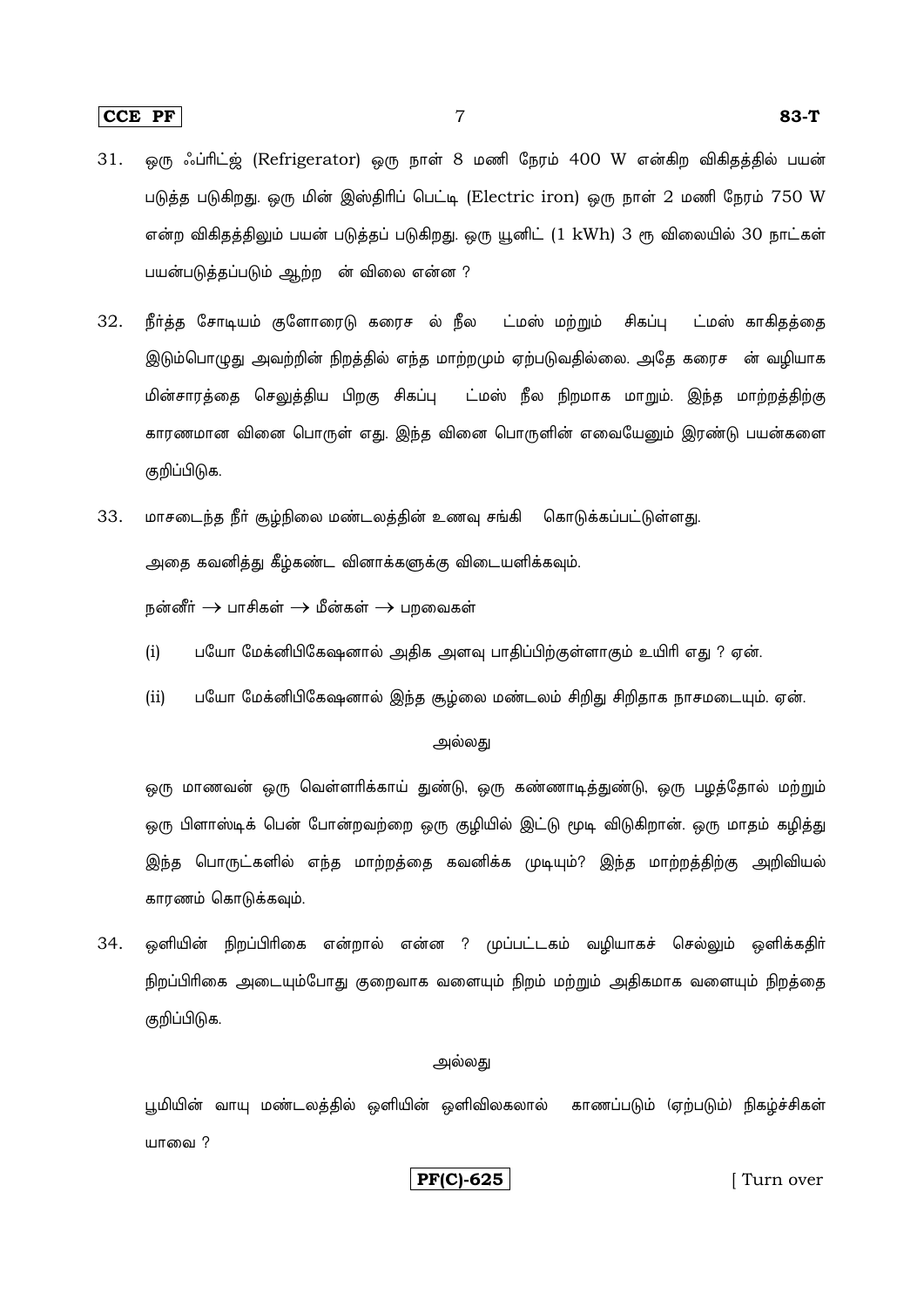CCE PF

- நீர் மின் சக்தி நிலையம் அமைப்பதால் ஏற்படும் பிரச்சினைகளை (தீமைகள்) எழுதுக. 35.
- கீழ் கண்ட சேர்மங்களின் கட்டமைப்பு வாய்ப்பாடு எழுதுக. 36.
	- $(i)$ சைக்ளோ ஹெக்ஸேன்
	- குளோரோ ஈதேன்  $(ii)$

37. மனிதனின் கழிவு மண்டலத்தைக் காட்டும் படம் வரைந்து கீழ்கண்ட பாகங்களை அடையாளப்படுத்துக.

- சிறுநீர் பை (urinary bladder)  $(i)$
- $(ii)$ சிறுநீர் குழாய்.
- 38. பிளமிங்கின் வலக்கை (right hand) விதியை கூறுக.
- தாமிர சல்பேட் திரவத்தி ருந்து தாமிரத்தை தூய்மையாக்கும் முறையின் படம் வரைந்து 39. கீழ்கண்ட பாகங்களை அடையாளப்படுத்துக.
	- $(i)$ ஆனோடு (நேர்மின்வாய்)
	- $(ii)$ அமில மாக்கப்பட்ட தாமிர சல்பேட் கரைசல்
- 40. ஆக்ஸின் ஹார்மோனின் வேலையை விவரி.
- 41. ஒளிவிலக ன் இரண்டு விதிகளை கூறுக.
- கீழ் கண்ட வேதி வினைகளுக்கு சமன் படுத்தப்பட்ட சமன்பாடு எழுதுக. 42.
	- செஞ்சிகப்பாக சூடாக்கப்பட்ட இரும்பு நீராவியுடன் வினைபுரியும் போது  $(i)$
	- மெக்னீஷியம் நீர்த்த ஹைட்ரோகுளோரிக் அமிலத்துடன் வினை புரியும் போது.  $(ii)$
- சமதள கண்ணாடியில் (plane mirror) ஏற்படும் பிம்பத்தின் தன்மைகளை எழுதுக. 43.

# $\overline{\text{PF(C)}$ -625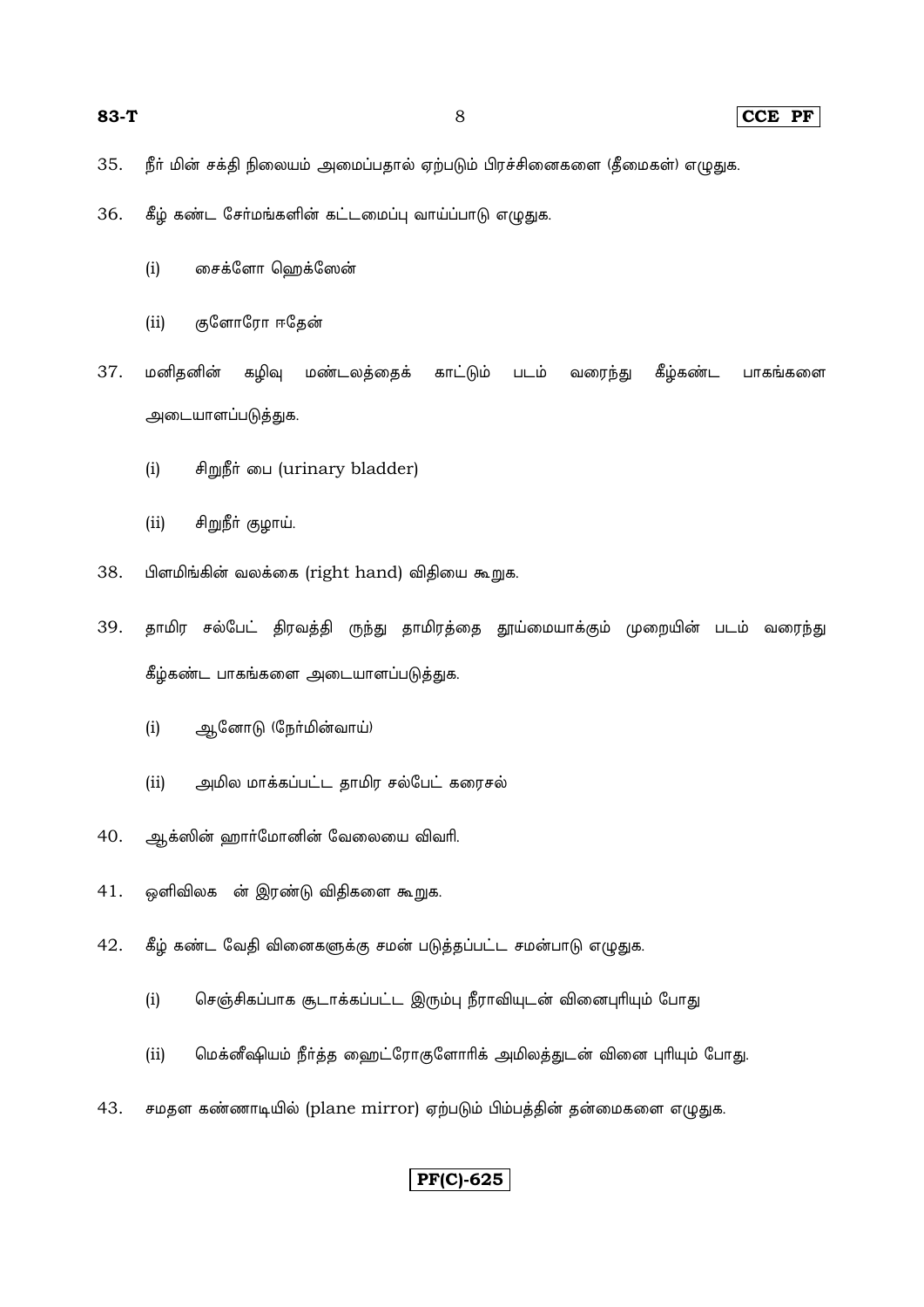- கீழ் கண்ட உயிரிகளில் நடைபெறும் பாதலா இனப் பெருக்கத்தின் (asexual reproduction) 44. முறைகளின் பெயர் எழுதுக.
	- மாதுளை (Pomegranate)  $(i)$
	- $(ii)$ ஹைட்ரா
	- $(iii)$ பிளானேரியா
	- பிளாஸ்மோடியம்.  $(iv)$

கீழ் கொடுக்கப்பட்டுள்ள வினாக்களுக்கு விடையளிக்கவும் :  $5 \times 3 = 15$ 

45. குவிலென்ஸில் (convex lens) ஒரு பொருளை கீழ்கண்ட இடங்களில் வைக்கும்போது உண்டாகும் பிம்பத்தை காட்டும் கதிர் வரைபடம் வரைக.

- $(i)$ முக்கிய குவியம்  $F_1$  ல்
- $2F_1$  க்கு பின்னால்.  $(ii)$
- 46. நிறைவுள்ள மற்றும் நிறைவற்ற வைறட்ரோ கார்பன்களுக்கு இடையே உள்ள  $(i)$ வேறுபாடுகளை எழுதுக.
	- $(ii)$ ஐந்து காா்பன் அணுக்களை உடைய அல்கீனின் மூலக்கூறு வாய்ப்பாடு மற்றும் கட்டமைப்பு வாய்ப்பாடு எழுதுக.

# அல்லது

- காா்பன் அணுக்கள்  $C^{4}$  அனயாண் மற்றும்  $C^{4+}$  கேட்டயாண்களை உண்டு  $(i)$ பண்ணுவதில்லை. ஏன் ?
- எத்தனால் எவ்வாறு எத்தனோயின் அமிலமாக மாற்றப்படுகிறது.  $(ii)$

# $\boxed{\text{PF(C)}-625}$

[Turn over]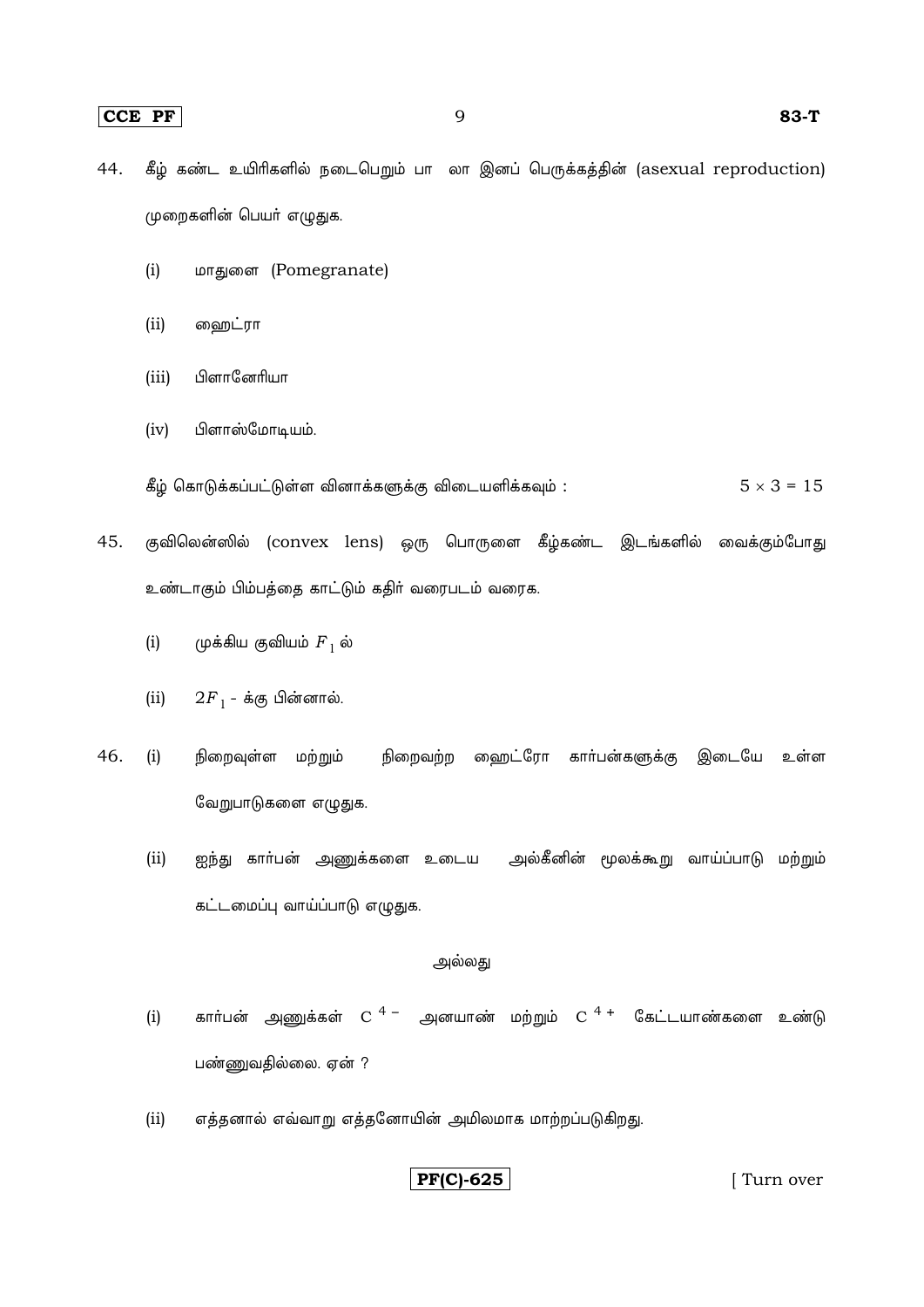- 47. மனித இதயத்தின் குறுக்கு வெட்டுத் தோற்றத்தைக் காட்டும் படம் வரைந்து கீழ்கண்ட அடை பாகங்களை அடையாளப் படுத்து:
	- $(i)$ மகாதமனி (Aorta)
	- அசுத்த இரத்தத்தை பெறும் இதய அறை.  $(ii)$
- 48.  $(i)$ உயிரிய வாயுவின் (Biogas) முக்கிய பகுதி பொருளின் பெயர் எழுதுக. உயிரியவாயு ஒரு சிறந்த எரிபொருளாக இருப்பதற்கான குணங்களை எழுதுக.
	- சூரியனின் வெப்ப ஆற்றலால் இயங்கும் இரண்டு கருவிகளின் பெயர் எழுதுக.  $(ii)$

### அல்லது

- $(i)$ சூரிய மின்கல த்தின் பயன்களை எழுதுக.
- $(ii)$ அணு ஆற்றல் உற்பத்தியினால் (nuclear power generation) ஏற்படும் எவையேனும் இரண்டு தீமைகளை எழுதுக.
- 49. கொடுக்கப்பட்டுள்ள அட்டவணையை கவனித்து கீழ்கண்ட வினாக்களுக்கு விடையளிக்கவும்.

| தனிமங்கள் |  |  |  |
|-----------|--|--|--|
| அணு எண்   |  |  |  |

ஒரே தொடரை சார்ந்த இரண்டு தனிமங்களையும், ஒரே தொகுதியை சார்ந்த இரண்டு தனிமங்களையும் கண்டுபிடி. உன் முடிவிற்கான காரணம் கூறுக.

கீழ் கொடுக்கப்பட்டுள்ள வினாக்களுக்கு விடையளிக்கவும் :  $3 \times 4 = 12$ 

- ஒரு மின் சுற்றில் ஓவா்லோடு (அதிக மின்சாரம் பாய்தல்) மற்றும் குறுக்குச் சுற்று (Short 50.  $(i)$ circuit) ஆகியவை எவ்வாறு ஏற்படுகிறது. விவரி இந்த நிலையில் மின் உருகு இழையின் (Fuse) வேலை என்ன ?
	- $(ii)$ காந்த புலக்கோடுகளின் இரண்டு பண்புகளை குறிப்பிடுக.